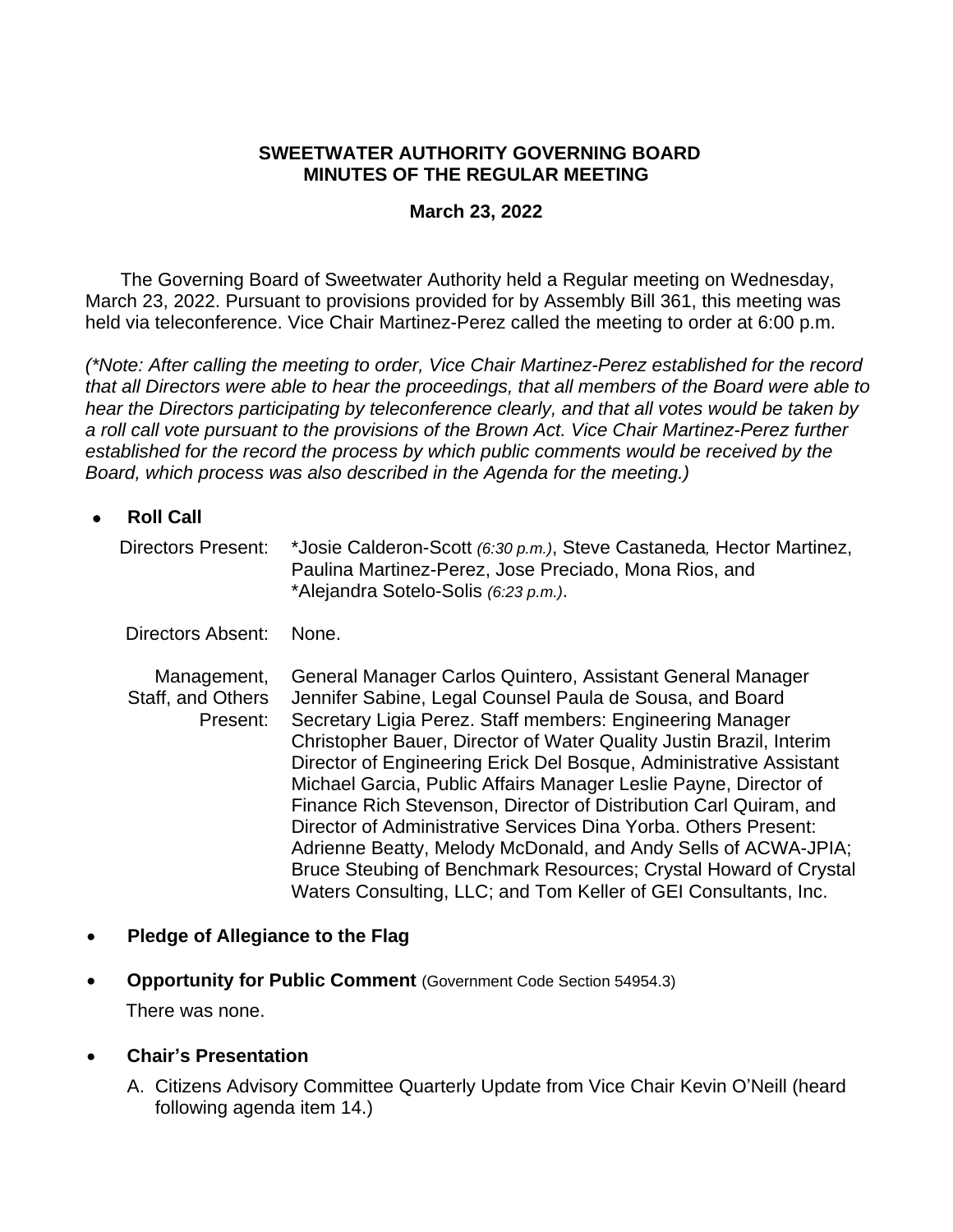B. Acceptance of Refund Check from ACWA-JPIA for Workers' Compensation Program

Andy Sells addressed the Board on the Authority's Workers' Compensation Insurance refund.

# **ACTION CALENDAR AGENDA**

- 1. Items to be Added, Withdrawn, or Reordered on the Agenda There was none.
- 2. Approval of Minutes Regular Board Meeting of March 9, 2022

**Director Preciado made a motion, seconded by Director Castaneda,** that the Governing Board approve the minutes of the Regular Board meeting of March 9, 2022. **The motion carried unanimously, with Directors Calderon-Scott and Sotelo-Solis absent.**

#### **Consent Calendar Items**

**Director Castaneda recused himself from consideration of Agenda Item 4 (approval of San Diego Gas & Electric Demands and Warrants – check number 157470) due to his contract with Sempra Energy, parent company of SDG&E, which Director Castaneda disclosed on the record.**

Director Rios pulled item 6 for discussion.

**Director Preciado made a motion, seconded by Director Rios,** that the Governing Board approve consent calendar items 3 through 5 and 7 through 12. **The motion carried unanimously, with Directors Calderon-Scott and Sotelo-Solis absent.**

3. Findings to Continue Holding Remote/Teleconference Meetings Pursuant to Assembly Bill 361

Recommendation: Make the following findings: 1) The Governor-declared COVID-19 State of Emergency remains in effect and the Board has reconsidered the circumstances of the COVID-19 State of Emergency; 2) State or local officials continue to impose or recommend measures to promote social distancing; and 3) For the next thirty (30) days, the meetings of the Board, its committees, and any other Authority legislative bodies including the Citizens Advisory Committee, shall be held pursuant to the provisions of Government Code section 54953(e), allowing legislative body members and members of the public to participate in meetings remotely in accordance with that section.

- 4. Approval of San Diego Gas & Electric Demands and Warrants February 2022
- 5. Approval of Demands and Warrants (excludes the San Diego Gas & Electric Demands and Warrants) – February 2022
- 7. Federal Legislative Update (Information Item) (Legislative Affairs and Communications Committee Meeting of 3/7/22) Recommendation: No action was required by the Governing Board.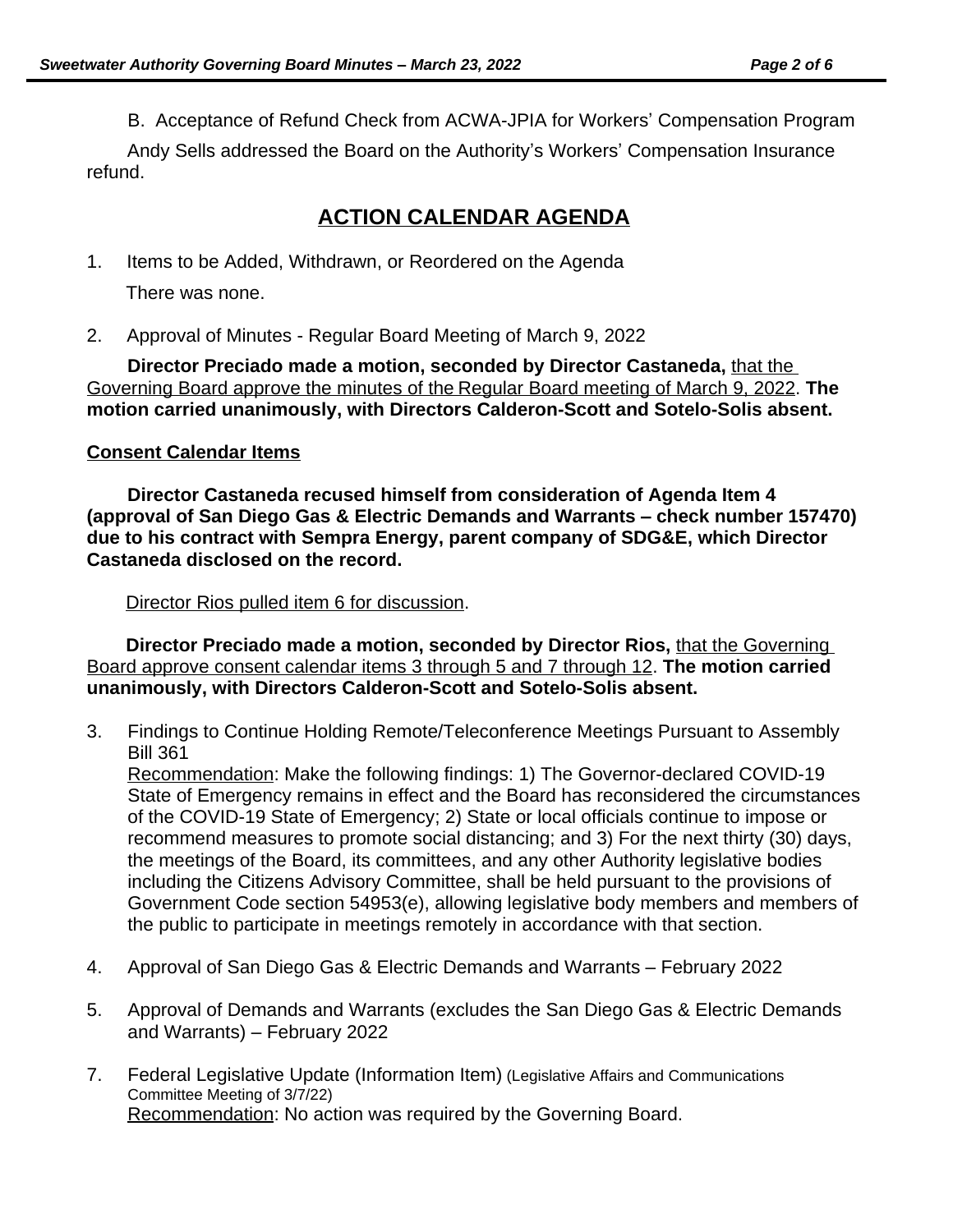- 8. Water Efficiency Business Outreach Program (Information Item) (Legislative Affairs and Communications Committee Meeting of 3/7/22) Recommendation: No action was required by the Governing Board.
- 9. Consideration of Requests for Proposals for On-call Communications Consulting Services (Legislative Affairs and Communications Committee Meeting of 3/7/22) Recommendation: Select NV5 based on the proposals received.
- 10. Consideration of Application for the CivicSpark Fellows Program (Legislative Affairs and Communications Committee Meeting of 3/7/22) Recommendation: Direct staff to apply for the CivicSpark Fellows program and allocate funds in the FY 2022-23 Budget to cover the program stipend.
- 11. Electric Vehicle Charging Upgrade Plan Update and Consideration of the SDG&E Power Your Drive For Fleet Program Agreement and Draft Supporting Easement for Operations Center (Water Quality and Distribution Committee Meeting of 3/16/22) Recommendation: Approve the Power Your Drive For Fleet Agreement with SDG&E and authorize the General Manager to sign the required easement in its final form and record it at the County Recorder's Office.
- 12. Consideration of Request for Quotes for On-Call Reverse Osmosis Membrane Replacement at the Richard A. Reynolds Groundwater Desalination Facility (Water Quality and Distribution Committee Meeting of 3/16/22) Recommendation: Direct staff to issue the Request for Quotes as presented for On-call Reverse Osmosis Membrane Replacement at the Richard A. Reynolds Groundwater Desalination Facility.

## **ITEM PULLED FROM CONSENT CALENDAR**

6. "State Legislative Update", Presentation by Glenn Farrel, GF Advocacy (Information Item) (Legislative Affairs and Communications Committee Meeting of 3/7/22) Recommendation: No action was required by the Governing Board.

No action was required by the Governing Board.

#### **Action and Discussion Items**

13. Consideration of Reserve Analysis and Market Study for Potential Sweetwater Reservoir Enhancement Project (Engineering, Capital, and Development Services Committee Meeting of 3/14/22)

Recommendation: Accept the findings of the Reserve Analysis and Market Study provided by the Benchmark Resources consulting team; direct staff to coordinate with the consulting team for proceeding with Task 5 – Develop Project Scenarios and Preliminary Economic Feasibility and Risk Analysis for future presentation to the Governing Board.

*(Note: Chair Sotelo-Solis entered the meeting at 6:23 p.m.)*

*(Note: Director Calderon-Scott entered the meeting at 6:30 p.m.)*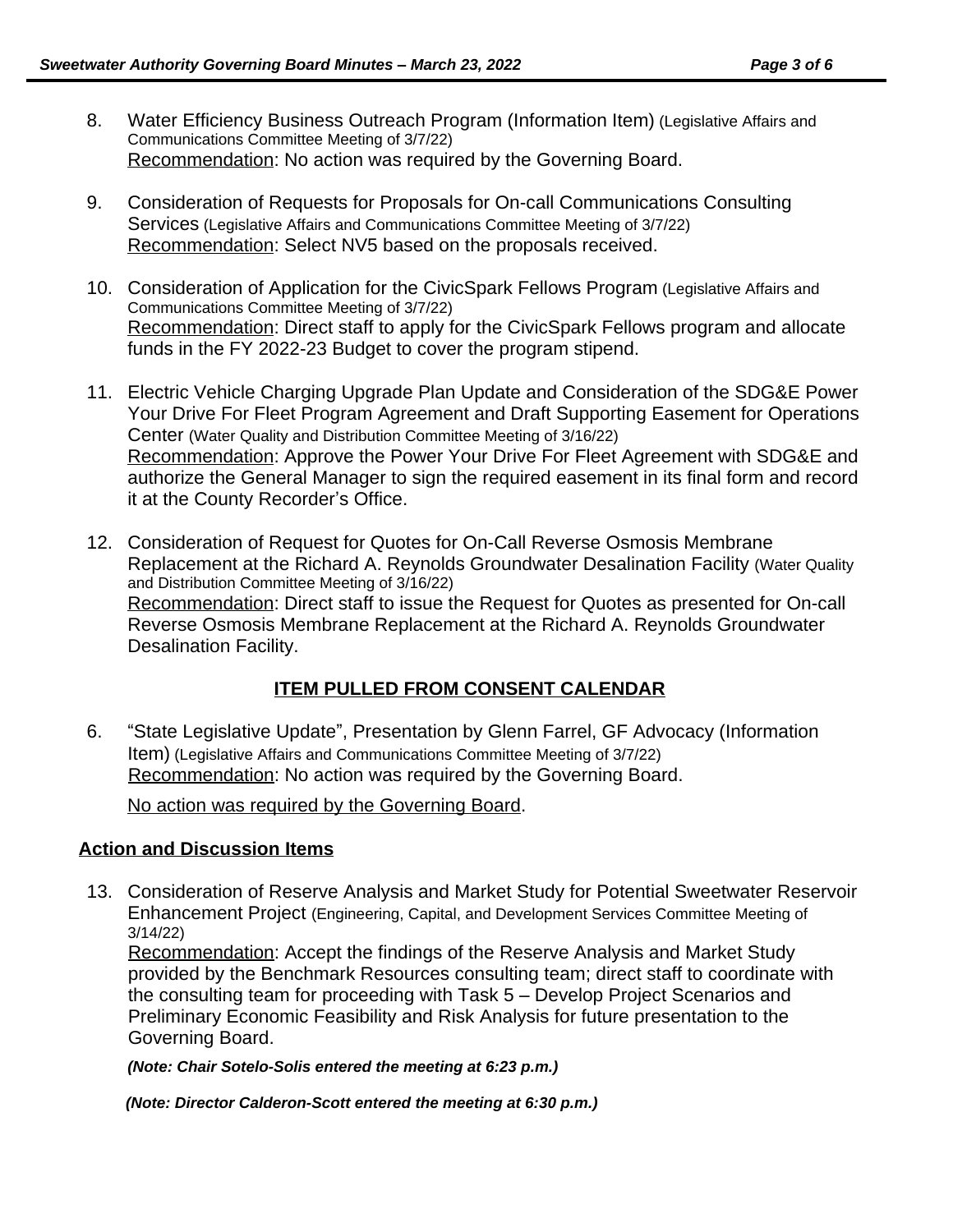**Director Martinez made a motion, seconded by Director Castaneda,** that the Governing Board accept the findings of the Reserve Analysis and Market Study provided by the Benchmark Resources consulting team; and direct staff to coordinate with the consulting team for proceeding with Task 5 – Develop Project Scenarios and Preliminary Economic Feasibility and Risk Analysis for future presentation to the Governing Board. **The motion carried unanimously.**

14. Underwater Inspection of Loveland Dam's Intake Structure and Consideration of Next Steps (Engineering, Capital, and Development Services Committee Meeting of 3/14/22) Recommendation: Direct staff to request a cost proposal from GEI Consultants, Inc., to develop design plans for a new trash rack at Loveland Dam's intake structure, and develop construction plans and specifications for the removal and replacement of the trash rack; direct staff to obtain Governing Board approval before proceeding with the work if costs exceed \$75,000; and direct staff to coordinate with the Department of Water Resources, Division of Safety of Dams for approval, before construction work takes place.

**Director Martinez made a motion, seconded by Director Martinez-Perez,** that the Governing Board direct staff to request a cost proposal from GEI Consultants, Inc., to develop design plans for a new trash rack at Loveland Dam's intake structure, and develop construction plans and specifications for the removal and replacement of the trash rack; direct staff to obtain Governing Board approval before proceeding with the work if costs exceed \$75,000; and direct staff to coordinate with the Department of Water Resources, Division of Safety of Dams for approval before construction work takes place. **The motion carried unanimously.**

## **Chair's Presentation**

A. Citizens Advisory Committee Quarterly Update from Vice Chair Kevin O'Neill

The newly appointed Citizens Advisory Committee Chair Kevin O'Neill provided an update to the Board on the Citizens Advisory Committee.

15. Review of the Draft FY 2022-23 Five-year Financial Plan Assumptions (Finance and Administration Committee Meeting of 3/16/22) Recommendation: No action was required by the Governing Board.

No action was required by the Governing Board.

Approval of Directors' Attendance at Meetings and Future Agenda Items

- A. Per diem approval for Directors who wish to attend the South County Economic Development Council (SCEDC) Elected Officials Webinar – March 31, 2022
- B. Per diem approval for Directors who wish to attend the U.S. Society of Dams (USSD) San Diego 2022 Annual Conference – April 11-14, 2022
- C. Per diem approval for Directors who wish to attend the Southern California Water Coalition Quarterly Luncheon, Temecula – April 22, 2022
- D. Per diem approval for Directors who wish to attend the California Special Districts Association (CSDA) Legislative Days, Sacramento, CA – May 17-18, 2022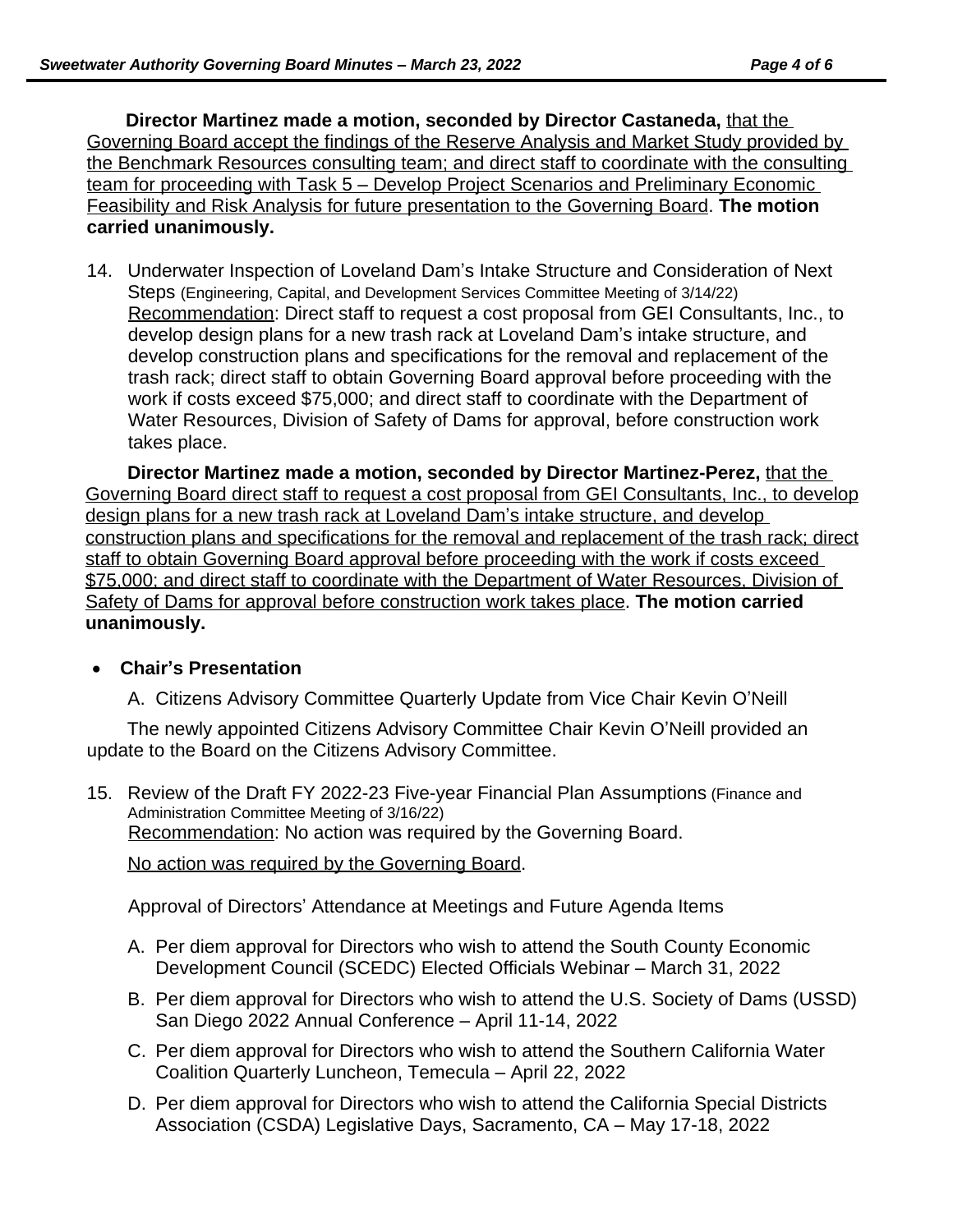**Director Castaneda made a motion, seconded by Director Calderon-Scott,** that the Governing Board approve per diem for items 16.A. through 16.D. **The motion carried unanimously.**

## **REPORTS AND INFORMATIONAL ITEMS**

- 17. COVID-19 Pandemic Delayed Revenue Balance Dashboard
- 18. Committee Minutes
- 19. Financial Reports February 2022
- 20. Report of Management

General Manager Quintero reported on:

- He will be attending the upcoming California Special District Association/Special District Leadership Foundation Leadership Academy; and
- Commended the Authority's Safety Programs and staff for Authority's training efforts.
- 21. Report of Representatives to the San Diego County Water Authority (SDCWA)

Director Preciado shared information regarding Metropolitan Water District's projected budget and future rate escalations, which includes larger CIP expenditures with the building of its reclamation program in Los Angeles County and general rate increases; SDCWA will be making CIP investments in its Pipeline 1; and the upcoming Sierra Mountains snow reading and anticipated executive order regarding water restrictions.

Director Rios reported on the upcoming efforts and discussions of the SDCWA regarding water rate increases; that the SDCWA Imported Water Committee will meet in closed session regarding an award of lawyer fees; provided an overview of items of the SDCWA Engineering and Operations Committee and the Legislative Affairs Committee; the Authority will meet regarding SDCWA Officer replacement since Director Rios announced she will not remain in a SDCWA Officer role but will continue as the representative from National City.

- 22. Reports by Directors on Events Attended
	- A. Council of Water Utilities Meeting March 15, 2022

Director Martinez provided a report.

B. Yosemite Policymakers Conference – March 17-20, 2022

Directors Martinez and Sotelo-Solis provided a report.

- C. Other Events Attended
- 23. Directors' Comments

Director Rios commended staff for their work, specifically on their safety efforts; and thanked General Manager Quintero for his quick response on producing letters of support.

Director Martinez thanked Director Rios for her diligence and service as the Vice Chair